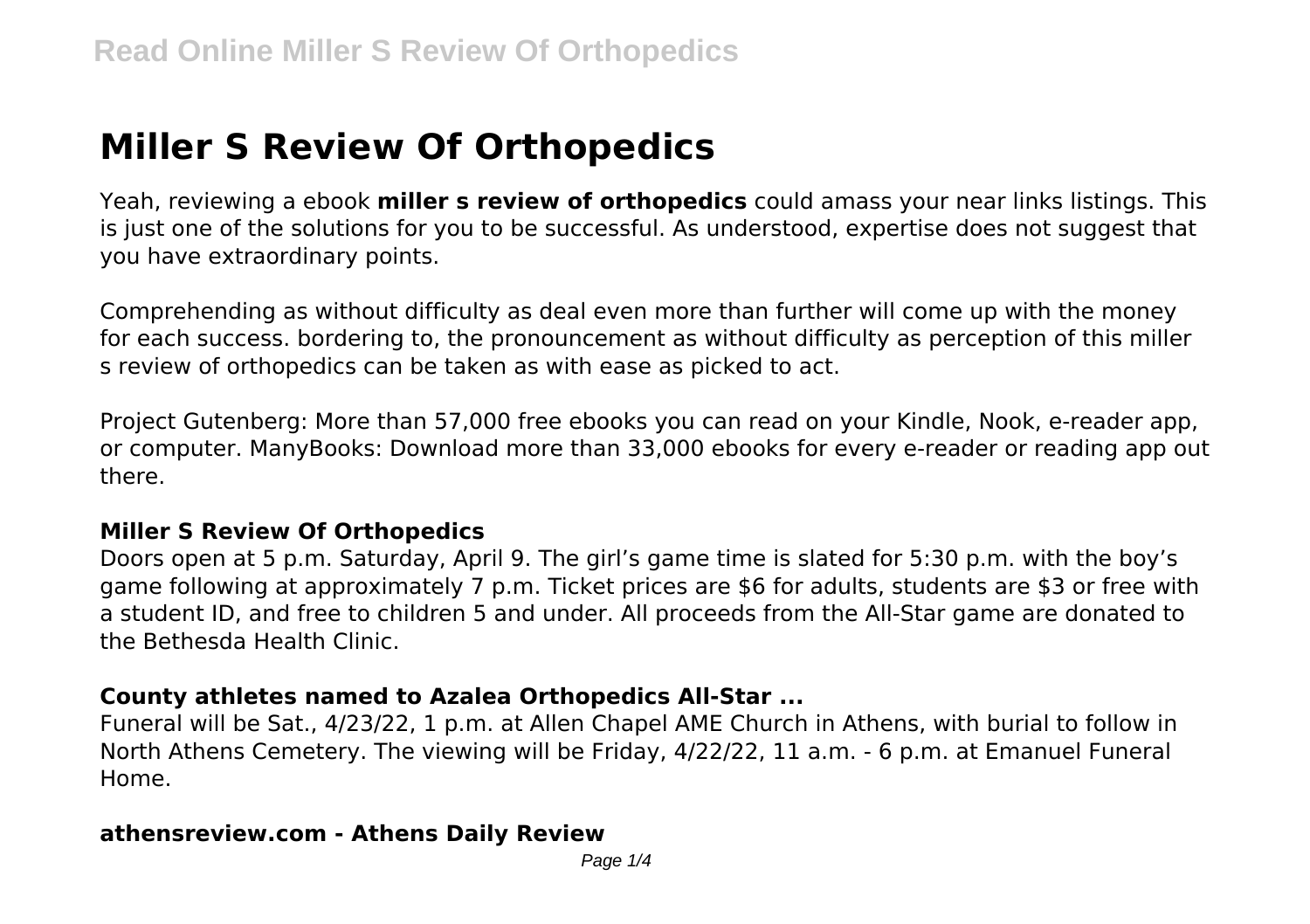The firings, reported Feb. 11, came in the wake of a no-confidence vote by medical staff in CEO and CFO Ron Telles, COO Garth Miller, MD, and hospital attorney Jake Kempton.

#### **Washington hospital fires 4 executives**

Guided bone regeneration (GBR) and guided tissue regeneration (GTR) are dental surgical procedures that use barrier membranes to direct the growth of new bone and gingival tissue at sites with insufficient volumes or dimensions of bone or gingiva for proper function, esthetics or prosthetic restoration. Guided bone regeneration typically refers to ridge augmentation or bone regenerative ...

#### **Guided bone and tissue regeneration - Wikipedia**

Compassionate care to get you back to the life you love. Beacon is one of the largest and fastest growing orthopedic practices in the region. With 20+ locations across Ohio, Kentucky and Indiana, our team has grown to 60+ expert physicians, specializing in surgical and non-surgical orthopedics, sports medicine, orthobiologics, joint replacement and spine care.

## **Beacon Orthopaedics & Sports Medicine Surgery Cincinnati ...**

6. Dr. Lansky's patients can call 211 or visit an online provider portal to find another dentist. 7. Ms. Miller told the news organization the state recently increased the dental reimbursement rates from \$510 annually to \$1,000 to encourage more dentists to accept Medicaid.

#### **Vermont dentist's retirement leaves Medicaid patients few ...**

Injuries to the anterior cruciate ligament (ACL) of the knee are common in athletes and have serious sequelae, including increased risk of early-onset posttraumatic osteoarthritis regardless of the treatment administered. 16 Injury rates as high as 2.8 and 3.2 injuries per 10 000 athlete exposures have been reported in women's collegiate sports. 17 The identification of factors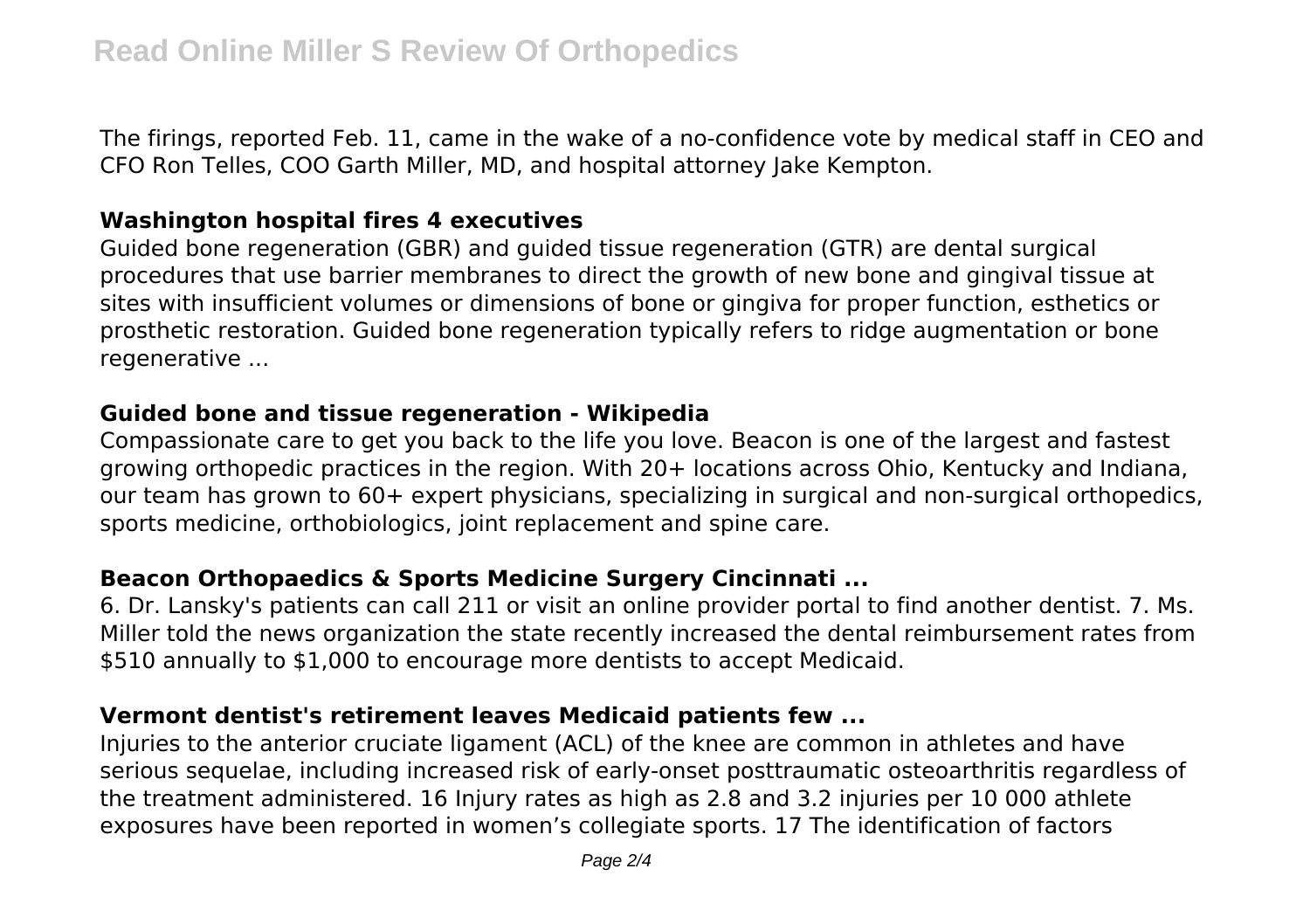associated ...

# **Risk Factors for Anterior Cruciate Ligament Injury - PMC**

Epidemiology. Overall incidence of orofacial clefting is around 1.5 per 1000 live birth (about 220,000 new cases per year) with wide variation across geographic areas, ethnic group and nature of cleft itself.[]The incidence appears high among Asians (0.82 – 4.04 per live births) intermediate in Caucasian (0.9 – 2.69 per 1000 live birth) and low in Africans (0.18 – 1.67 per 1000 live births).

## **Cleft of lip and palate: A review - PMC**

medRxiv (pronounced "med-archive") is a free online archive and distribution server for complete but unpublished manuscripts (preprints) in the medical, clinical, and related health sciences. Preprints are preliminary reports of work that have not been certified by peer review.

## **Advancing the sharing of research results for the health ...**

Pemphigus foliaceus (PF) is the most common autoimmune skin disease in dogs and cats. It is also the most common variant of pemphigus diseases, 1,2 which are characterized by autoantibodies that target keratinocyte desmosomal proteins, leading to loss of cell-to-cell adhesion (acantholysis). Acantholysis of keratinocytes causes separation and loss of integrity of the epidermal cell layers ...

## **Review of Pemphigus Foliaceus in Dogs and Cats**

The hip joint can be surgically replaced with a prosthetic device: the surgery may require the total joint replacement (total hip arthroplasty, THA) [], when both patient's femoral head and acetabulum are removed, or the hemi-replacement when only a part of the joint is replaced.The hip resurfacing arthroplasty (HRA) is an alternative to the conventional THA: the femoral head is not removed ...